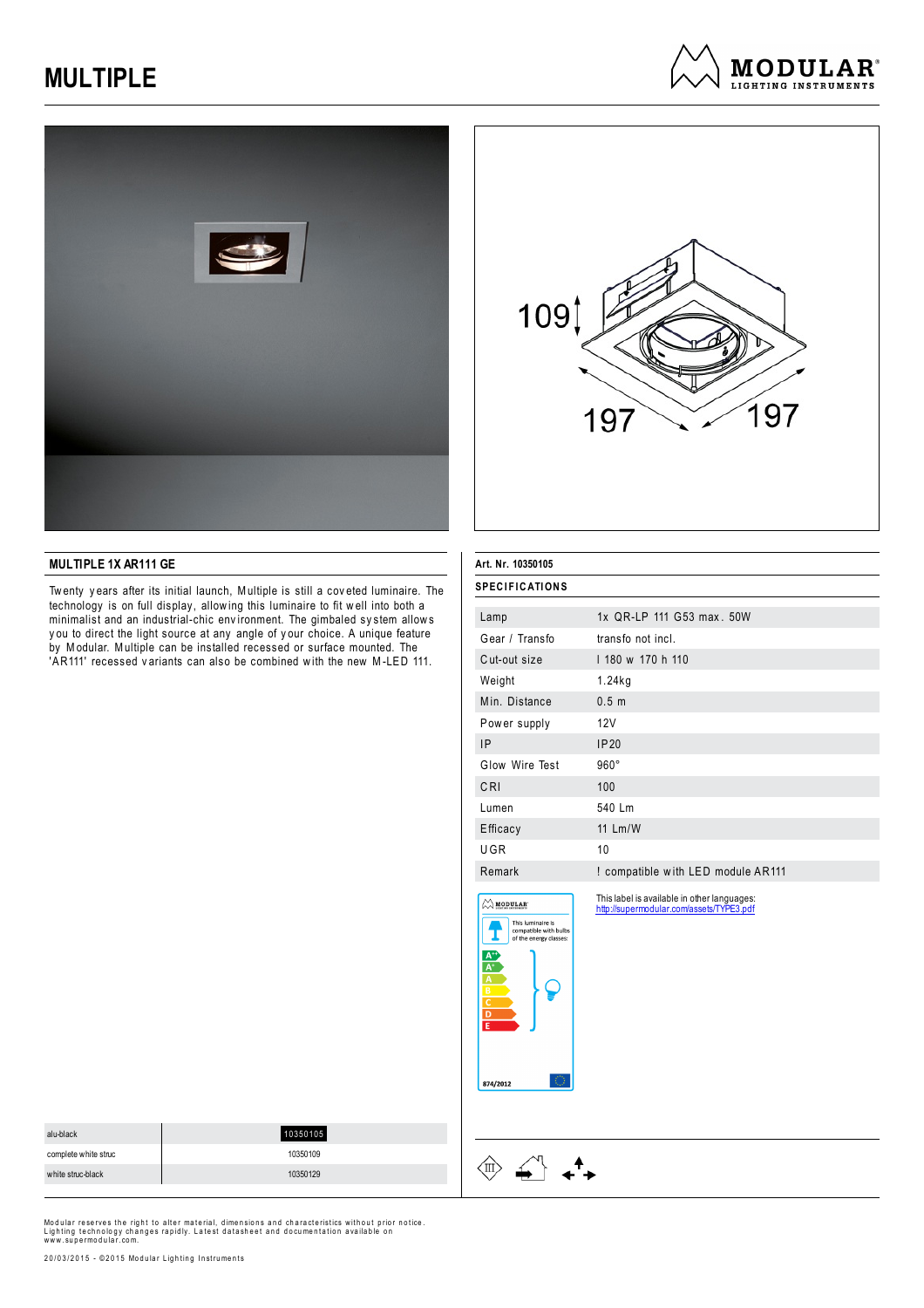





## **MULTIPLE 1X CDM-T GE**

Tw enty y ears after its initial launch, Multiple is still a cov eted fitting. The v ersatile Multiple leav es nothing to the imagination w ith the technology on full display, allowing this fitting to fit well into both a minimalist and an industrial-chic env ironment. The gimballed sy stem allow s y ou to direct the light source at any angle of y our choice. Av ailable in a recessed v ersion (Multiple trimless) or for surface mounting in a sleek aluminium housing (Multiple surface). Mini-multiple is a smaller recessed v ersion, w hich is av ailable trimless or w ith a trim.

#### **Art. Nr. 10352605**

| <b>SPECIFICATIONS</b>             |  |  |
|-----------------------------------|--|--|
| 1x HIT-CE G12 max, 70W            |  |  |
| gear not incl.                    |  |  |
| 1 180 w 170 h 220                 |  |  |
| 2.1kg                             |  |  |
| 0.5 <sub>m</sub>                  |  |  |
| $4-5kV$                           |  |  |
| IP <sub>20</sub>                  |  |  |
| $960^\circ$                       |  |  |
| 87                                |  |  |
| 5016 Lm                           |  |  |
| 72 Lm/W                           |  |  |
| 20                                |  |  |
| ! spot / flood reflector optional |  |  |
|                                   |  |  |



|                      | <b>MEDIUM</b> |
|----------------------|---------------|
| alu-black            | 10352605      |
| complete white struc | 10352609      |

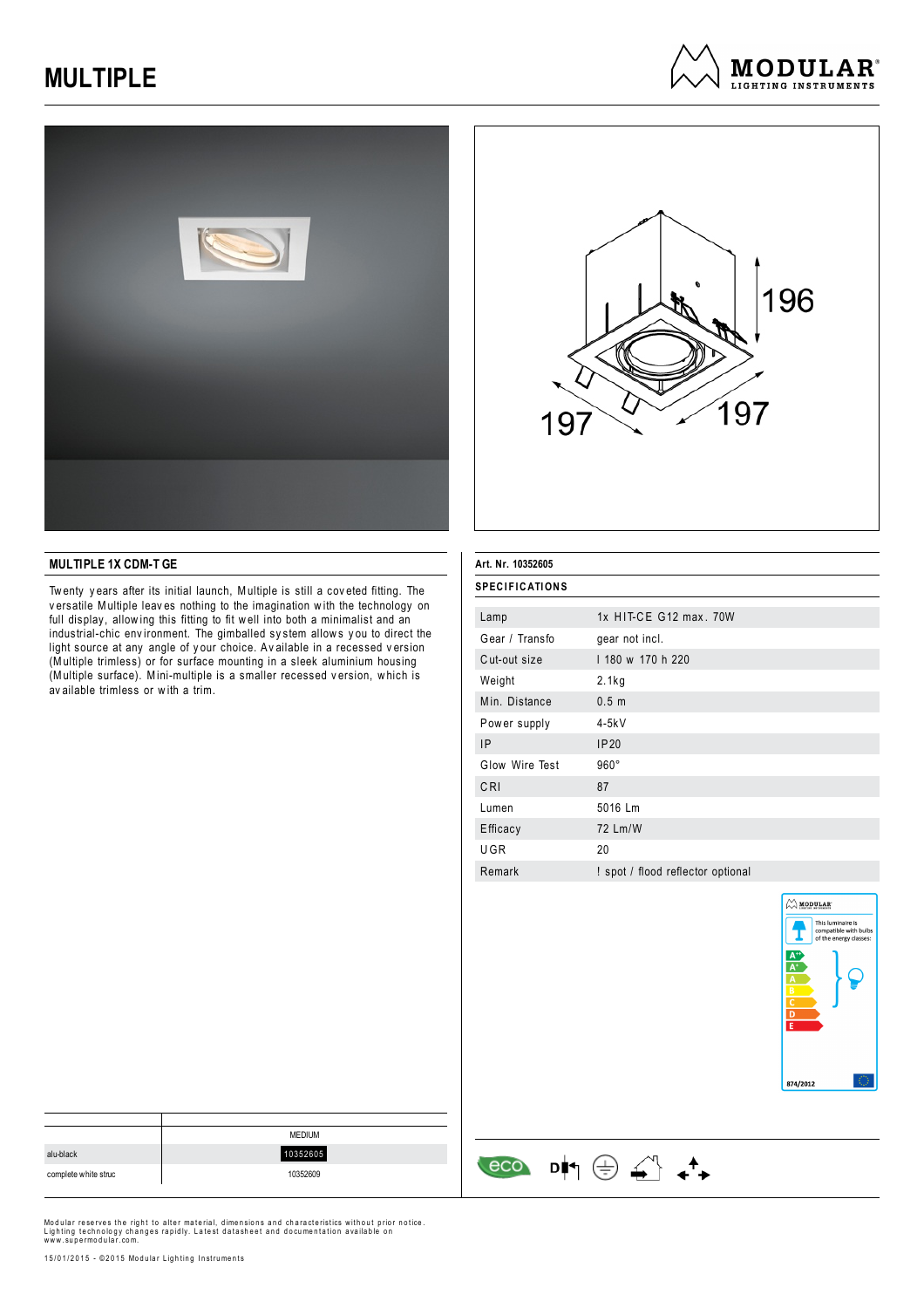





### **MULTIPLE 2X AR111 GE**

Tw enty y ears after its initial launch, Multiple is still a cov eted luminaire. The technology is on full display, allowing this luminaire to fit well into both a minimalist and an industrial-chic env ironment. The gimbaled sy stem allow s y ou to direct the light source at any angle of y our choice. A unique feature by Modular. Multiple can be installed recessed or surface mounted. The 'AR111' recessed variants can also be combined with the new M-LED 111.

| Art. Nr. 10350205                                                                                                                                                                  |                                                                                         |  |
|------------------------------------------------------------------------------------------------------------------------------------------------------------------------------------|-----------------------------------------------------------------------------------------|--|
| <b>SPECIFICATIONS</b>                                                                                                                                                              |                                                                                         |  |
| Lamp                                                                                                                                                                               | 2x QR-LP 111 G53 max. 50W                                                               |  |
| Gear / Transfo                                                                                                                                                                     | transfo not incl.                                                                       |  |
| Cut-out size                                                                                                                                                                       | 1 325 w 170 h 110                                                                       |  |
| Weight                                                                                                                                                                             | 2.13kg                                                                                  |  |
| Min. Distance                                                                                                                                                                      | 0.7 <sub>m</sub>                                                                        |  |
| Power supply                                                                                                                                                                       | 12V                                                                                     |  |
| IP                                                                                                                                                                                 | <b>IP20</b>                                                                             |  |
| Glow Wire Test                                                                                                                                                                     | $960^\circ$                                                                             |  |
| CRI                                                                                                                                                                                | 100                                                                                     |  |
| Lumen                                                                                                                                                                              | 1080 Lm                                                                                 |  |
| Efficacy                                                                                                                                                                           | 11 Lm/W                                                                                 |  |
| UGR                                                                                                                                                                                | 10                                                                                      |  |
| Remark                                                                                                                                                                             | ! compatible with LED module AR111                                                      |  |
| $\left\langle \right\rangle$ MODULAR<br>This luminaire is<br>compatible with bulbs<br>of the energy classes:<br>$\frac{A^*}{A^*}$<br>$\frac{A}{B}$<br>$\overline{\mathsf{D}}$<br>Έ | This label is available in other languages:<br>http://supermodular.com/assets/TYPE3.pdf |  |
| 874/2012                                                                                                                                                                           |                                                                                         |  |

| alu-black            | 10350205 |
|----------------------|----------|
| complete white struc | 10350209 |
| white struc-black    | 10350229 |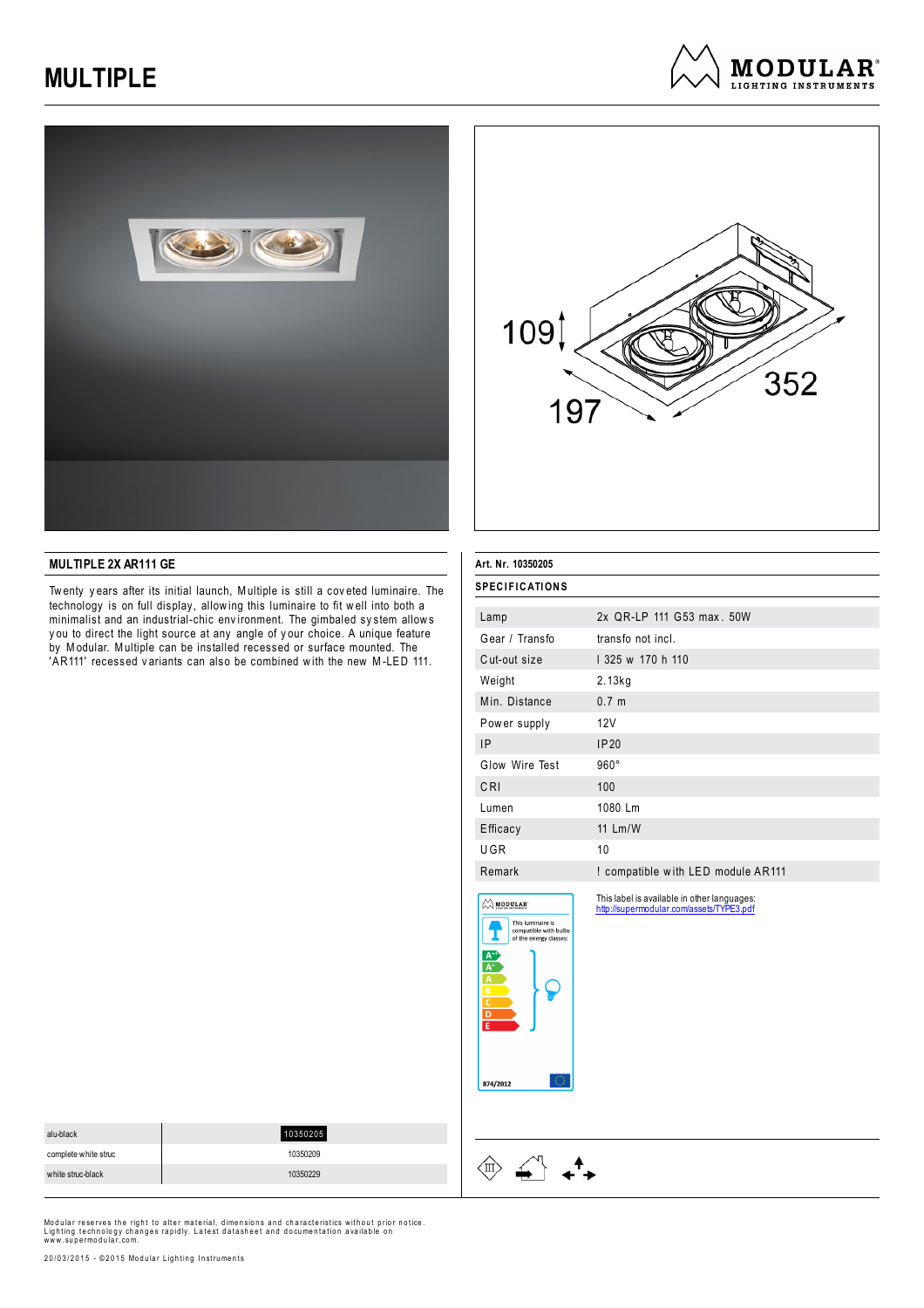





## **MULTIPLE 2X CDM-T GE**

Tw enty y ears after its initial launch, Multiple is still a cov eted fitting. The v ersatile Multiple leav es nothing to the imagination w ith the technology on full display, allowing this fitting to fit well into both a minimalist and an industrial-chic env ironment. The gimballed sy stem allow s y ou to direct the light source at any angle of y our choice. Av ailable in a recessed v ersion (Multiple trimless) or for surface mounting in a sleek aluminium housing (Multiple surface). Mini-multiple is a smaller recessed v ersion, w hich is av ailable trimless or w ith a trim.

#### **Art. Nr. 10352705**

| SPECIFICATIONS |                                   |
|----------------|-----------------------------------|
|                |                                   |
| Lamp           | 2x HIT-CE G12 max, 70W            |
| Gear / Transfo | gear not incl.                    |
| Cut-out size   | 1 325 w 170 h 220                 |
| Weight         | 3.65kg                            |
| Min. Distance  | 1.0 <sub>m</sub>                  |
| Power supply   | $4-5kV$                           |
| 1P             | IP20                              |
| Glow Wire Test | $960^\circ$                       |
| CRI            | 87                                |
| Lumen          | 10032 Lm                          |
| Efficacy       | 72 Lm/W                           |
| UGR            | 20                                |
| Remark         | ! spot / flood reflector optional |
|                |                                   |

 $\begin{array}{ccc} & & & \\ \hline & & & \\ \hline & & & \\ \hline & & & & \\ \hline & & & & \\ \hline & & & & \\ \hline & & & & \\ \hline & & & & \\ \hline & & & & \\ \hline & & & & \\ \hline & & & & \\ \hline & & & & \\ \hline & & & & \\ \hline & & & & \\ \hline & & & & \\ \hline & & & & \\ \hline & & & & \\ \hline & & & & \\ \hline & & & & & \\ \hline & & & & & \\ \hline & & & & & \\ \hline & & & & & \\ \hline & & & & & \\ \hline & & & & & \\ \hline & & & & & \\ \hline & & & & & \\ \hline$ 



|                      | <b>MEDIUM</b> |
|----------------------|---------------|
| alu-black            | 10352705      |
| complete white struc | 10352709      |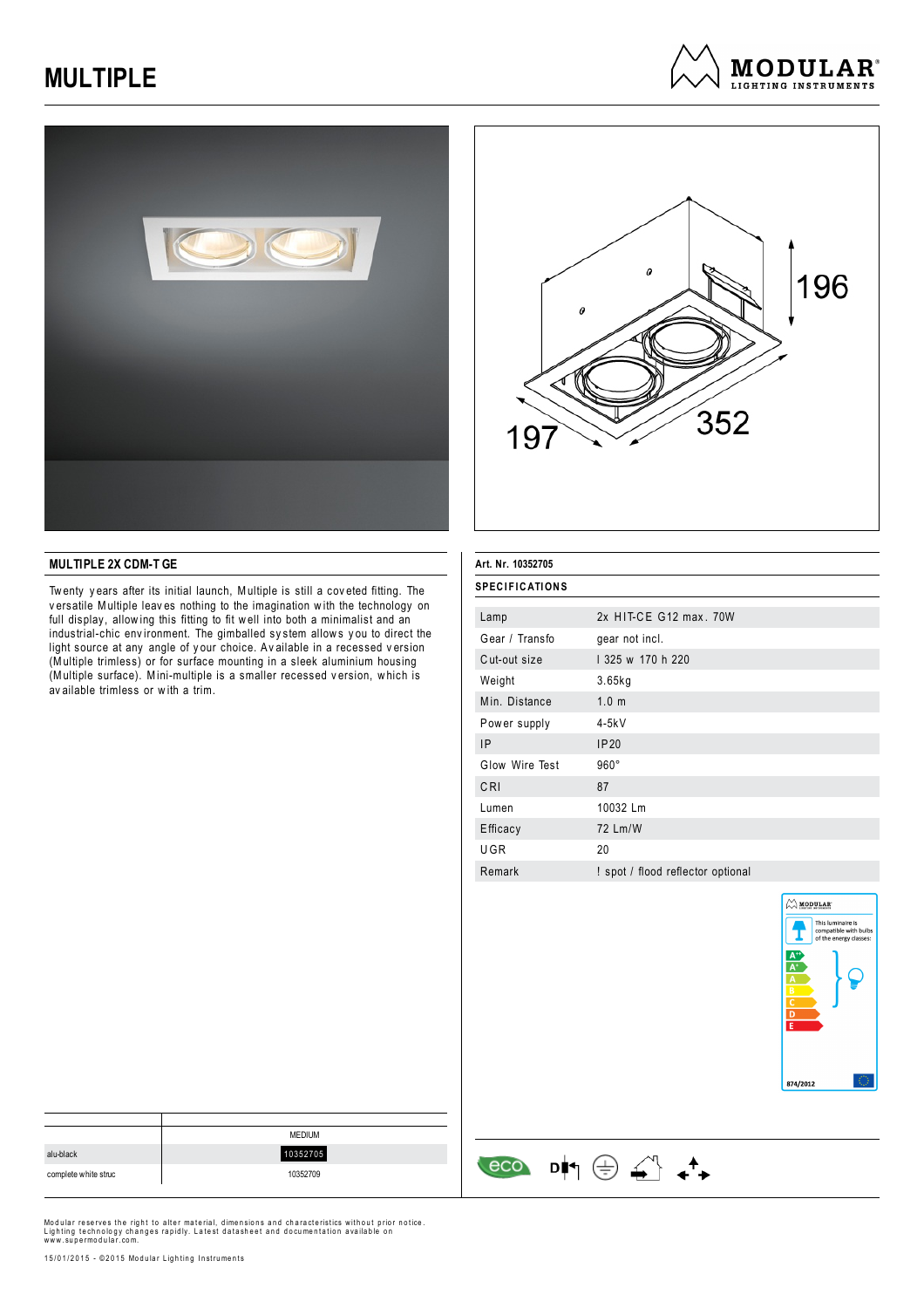





### **MULTIPLE 3X AR111 GE**

Tw enty y ears after its initial launch, Multiple is still a cov eted luminaire. The technology is on full display, allowing this luminaire to fit well into both a minimalist and an industrial-chic environment. The gimbaled system allows y ou to direct the light source at any angle of y our choice. A unique feature by Modular. Multiple can be installed recessed or surface mounted. The 'AR111' recessed variants can also be combined with the new M-LED 111.

| Art. Nr. 10350305                                                                                                                                |                                                                                         |
|--------------------------------------------------------------------------------------------------------------------------------------------------|-----------------------------------------------------------------------------------------|
| <b>SPECIFICATIONS</b>                                                                                                                            |                                                                                         |
| Lamp                                                                                                                                             | 3x OR-LP 111 G53 max, 50W                                                               |
| Gear / Transfo                                                                                                                                   | transfo not incl.                                                                       |
| Cut-out size                                                                                                                                     | 1470 w 170 h 110                                                                        |
| Weight                                                                                                                                           | 3kg                                                                                     |
| Min. Distance                                                                                                                                    | 0.7 <sub>m</sub>                                                                        |
| Power supply                                                                                                                                     | 12V                                                                                     |
| <b>IP</b>                                                                                                                                        | IP20                                                                                    |
| Glow Wire Test                                                                                                                                   | $960^\circ$                                                                             |
| CRI                                                                                                                                              | 100                                                                                     |
| Lumen                                                                                                                                            | 1620 Lm                                                                                 |
| Efficacy                                                                                                                                         | 11 Lm/W                                                                                 |
| UGR                                                                                                                                              | 10                                                                                      |
| Remark                                                                                                                                           | ! compatible with LED module AR111                                                      |
| $\bigcirc$ MODULAR<br>This luminaire is<br>compatible with bulbs<br>of the energy classes:<br>$\frac{A^*}{A^*}$ $\frac{B}{C}$ $\frac{C}{D}$<br>Έ | This label is available in other languages:<br>http://supermodular.com/assets/TYPE3.pdf |

874/2012

 $\langle \n \mathbb{I} \rangle$ 

 $\begin{picture}(120,15) \put(0,0){\vector(1,0){15}} \put(15,0){\vector(1,0){15}} \put(15,0){\vector(1,0){15}} \put(15,0){\vector(1,0){15}} \put(15,0){\vector(1,0){15}} \put(15,0){\vector(1,0){15}} \put(15,0){\vector(1,0){15}} \put(15,0){\vector(1,0){15}} \put(15,0){\vector(1,0){15}} \put(15,0){\vector(1,0){15}} \put(15,0){\vector(1,0){15}} \put(15,0){\vector($ 

 $\star^4$ 

| alu-black            | 10350305 |
|----------------------|----------|
| complete white struc | 10350309 |
| white struc-black    | 10350329 |

Modular reserves the right to alter material, dimensions and characteristics without prior notice.<br>Lighting technology changes rapidly. Latest datasheet and documentation available on<br>www.supermodular.com.

20/03/2015 - ©2015 Modular Lighting Instruments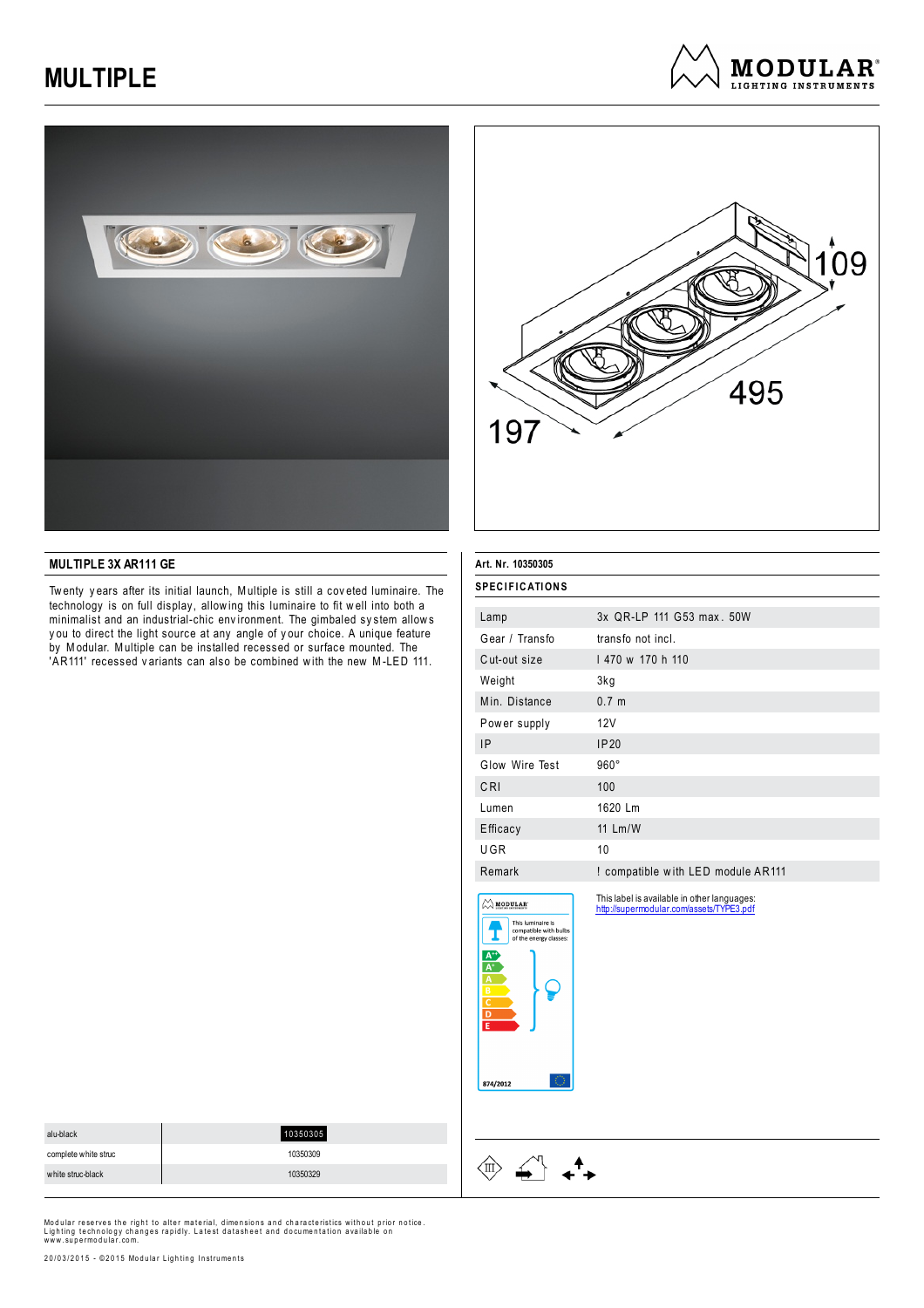





## **MULTIPLE 3X CDM-R111 GE**

Tw enty y ears after its initial launch, Multiple is still a cov eted fitting. The v ersatile Multiple leav es nothing to the imagination w ith the technology on full display, allowing this fitting to fit well into both a minimalist and an industrial-chic env ironment. The gimballed sy stem allow s y ou to direct the light source at any angle of y our choice. Av ailable in a recessed v ersion (Multiple trimless) or for surface mounting in a sleek aluminium housing (Multiple surface). Mini-multiple is a smaller recessed v ersion, w hich is av ailable trimless or w ith a trim.

#### **Art. Nr. 10355305**

| <b>SPECIFICATIONS</b> |                         |  |
|-----------------------|-------------------------|--|
| Lamp                  | 3x HIPAR 111 Gx 8.5 70W |  |
| Gear / Transfo        | gear not incl.          |  |
| Cut-out size          | 1470 w 170 h 220        |  |
| Weight                | 4.55kg                  |  |
| Min. Distance         | 0.7 <sub>m</sub>        |  |
| Power supply          | 4-5kV                   |  |
| <b>IP</b>             | IP20                    |  |
| Glow Wire Test        | $960^\circ$             |  |
| CRI                   | 85                      |  |
| Lumen                 | 8550 Lm                 |  |
| Efficacy              | 41 Lm/W                 |  |
| UGR                   | 11                      |  |



| alu-black            | 55305    | ᄉ         |
|----------------------|----------|-----------|
| complete white struc | 10355309 | n l+<br>ー |